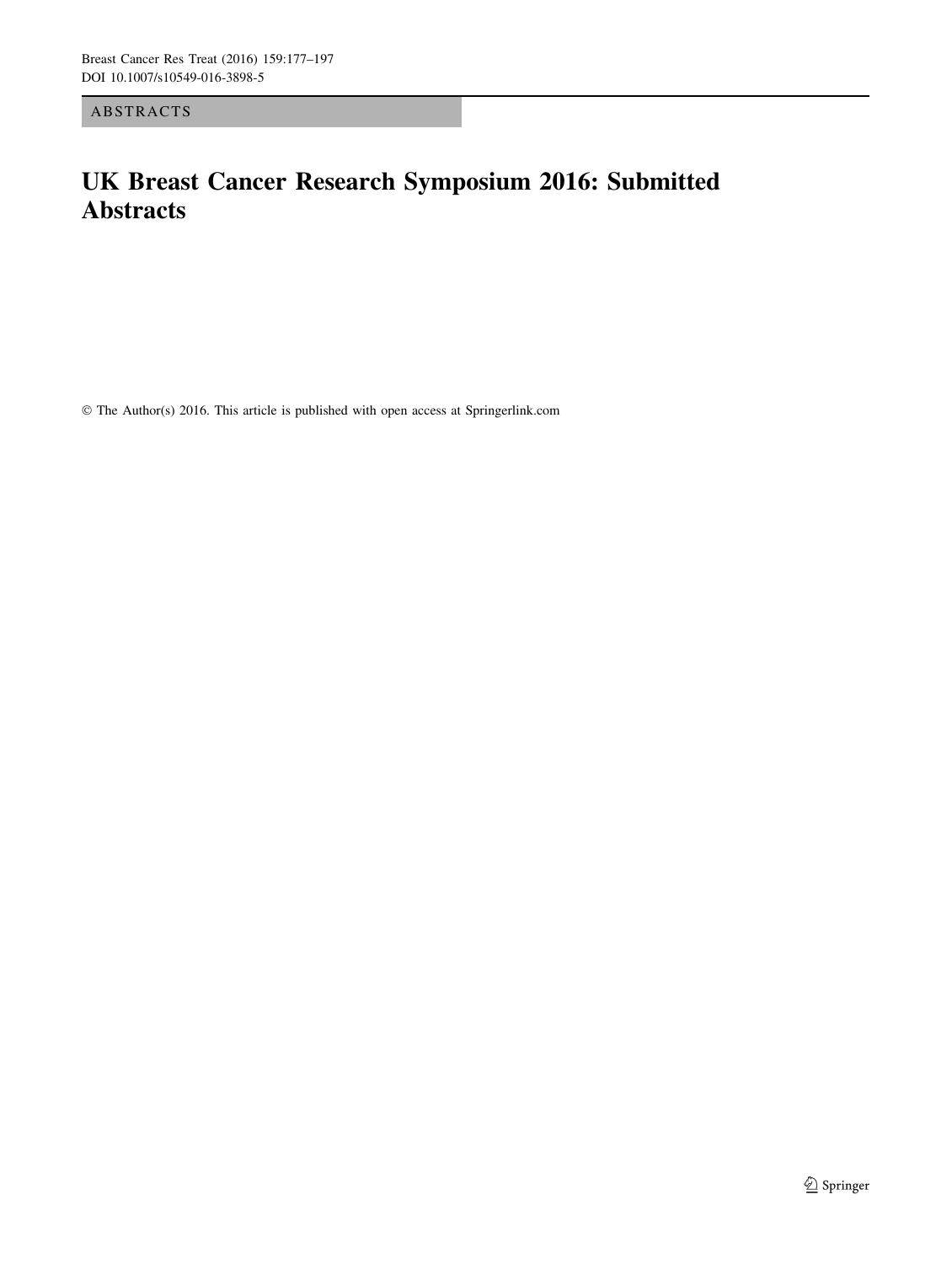## Characterisation of a new mechanism of ATR/Chk1 regulation in breast cancer: role of mTORC2

## Jogitha Selvarajah, Veronica A. Carroll

St George's, University of London

mTOR is a serine–threonine kinase belonging to the PIKK family and acts as a central node to integrate signalling from growth and stress factors to regulate cell growth. Other members of the PIKK family are ATM, ATR and DNA-PKcs, which all have established roles in the DNA damage response. mTOR is the catalytic component of functionally distinct complexes mTORC1 and mTORC2. Recent data show that mTORC2 complex also has tyrosine kinase activity. Dysregulation of mTOR signalling occurs in numerous cancers, particularly in breast cancer, leading to the use of mTORC1 inhibitors such as the rapamycin analogue (rapalog), everolimus, for advanced hormone receptor-positive, HER2-negative breast cancer in combination with exemestane. There are many ongoing clinical trials of rapalogs in combination therapy including DNA-damaging agents to treat breast cancer as well as mTOR kinase inhibitors that target both mTORC1 and mTORC2 complexes. Using breast cancer cell lines and biochemical methods, we have recently demonstrated that there is significant crosstalk between the nutrient and stress sensing mTOR pathway and the DNA damage response activation of ATR/Chk1. We recently demonstrated that DNA damage-induced cell cycle arrest at S and G2/M phase is dependent on mTOR. Specifically, mTORC2 was required for the activation of Chk1, a key cell cycle regulator, at the level of Chk1 protein production. Furthermore, in a panel of breast cancer cell lines, with varying degrees of chemoresistance, an mTOR kinase inhibitor was able to overcome resistance to DNA-damaging agents by potentially destabilising cell cycle arrest and thereby enhancing DNA damage-induced cell death. These data suggest that mTORC2-Chk1 signalling is a survival pathway in breast cancer which has important implications for breast cancer combination therapy.